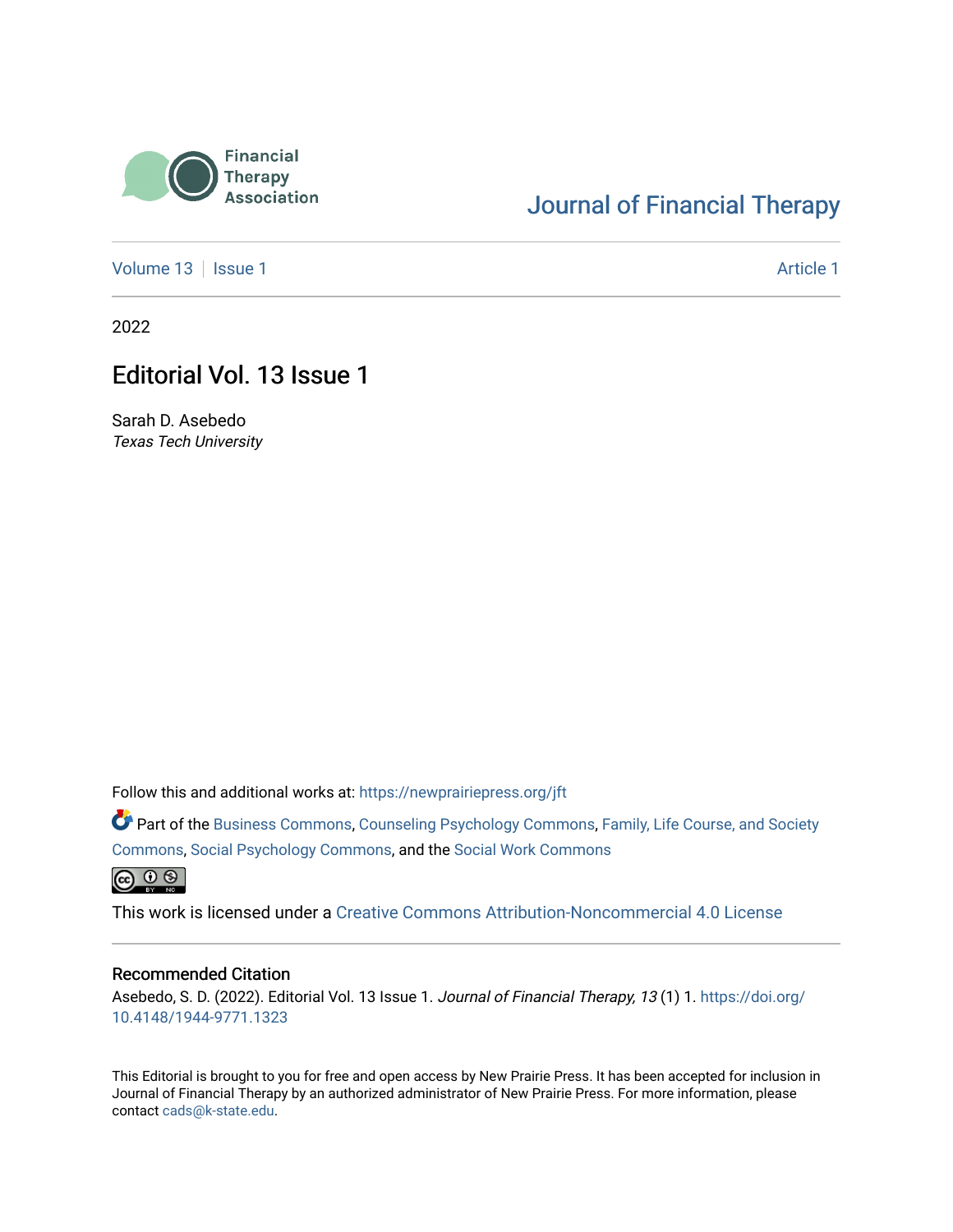# **Editorial**

# **Sarah D. Asebedo, Ph.D.**

### Editorial

I'm thrilled to present to you the first issue of Volume 13, 2022. The *Journal of Financial Therapy* publishes two issues per year. This first issue of 2022 features articles broadly focused on financial therapy, while our second issue will center on Diversity, Equity, and Inclusion within financial therapy. We are targeting December for the publication of this special issue. We are currently in the throes of peer review for these special issue papers and I want to thank the authors for their submissions and reviewers for their impactful contributions of their time and expertise. We will be on track for a Spring 2023 publication of our first issue of Volume 14 and I would like to encourage authors to continue submitting your manuscripts over the coming months. I am impressed with the quality, theoreticallydriven, and creative works submitted to *JFT* and I am honored to serve as the Editor.

The articles in this issue build our knowledge of the intersection between couples and money by taking us on an evidence-based journey through the beginning (newlyweds and emerging adults) and end (divorce) of a couples' relationship life cycle while giving insight into early childhood experiences (trauma) that might impact financial beliefs, behaviors, and financial transparency in relationships. These articles incorporate several interesting concepts including adverse childhood experiences, attachment styles, early financial discussions, financial conflict, alimony decisions, spenders, and tightwads. Furthermore, the authors do a fine job of incorporating advanced statistical methods (e.g., structural equation modeling, missing data methods, actor-partner interdependence modelling) to test their research questions, thereby demonstrating the scientific rigor within financial therapy research. Last, there are several broad practice implications from this issue:

- 1. Assist emerging adult couples in having financial discussions as early as possible with a focus on improving their financial communication skills.
- 2. Equip yourself with conflict resolution skills to assist emerging adult couples in these early financial conversations.
- 3. Financial management perceptions (spender vs. tightwad) should be part of these early financial discussions, as there is evidence that these perceptions are related to relationship outcomes for newlyweds.
- 4. Early adverse childhood experiences are connected to relationship and financial outcomes. Therefore, include this topic in your financial discussions with couples while equipping yourself with appropriate skills, interventions, and referral resources.
- 5. Last, be aware of the potential for gender-bias and heightened emotions in alimony decisions if you are working with a divorcing client couple.

Keep reading for a deeper summary of the articles in this issue!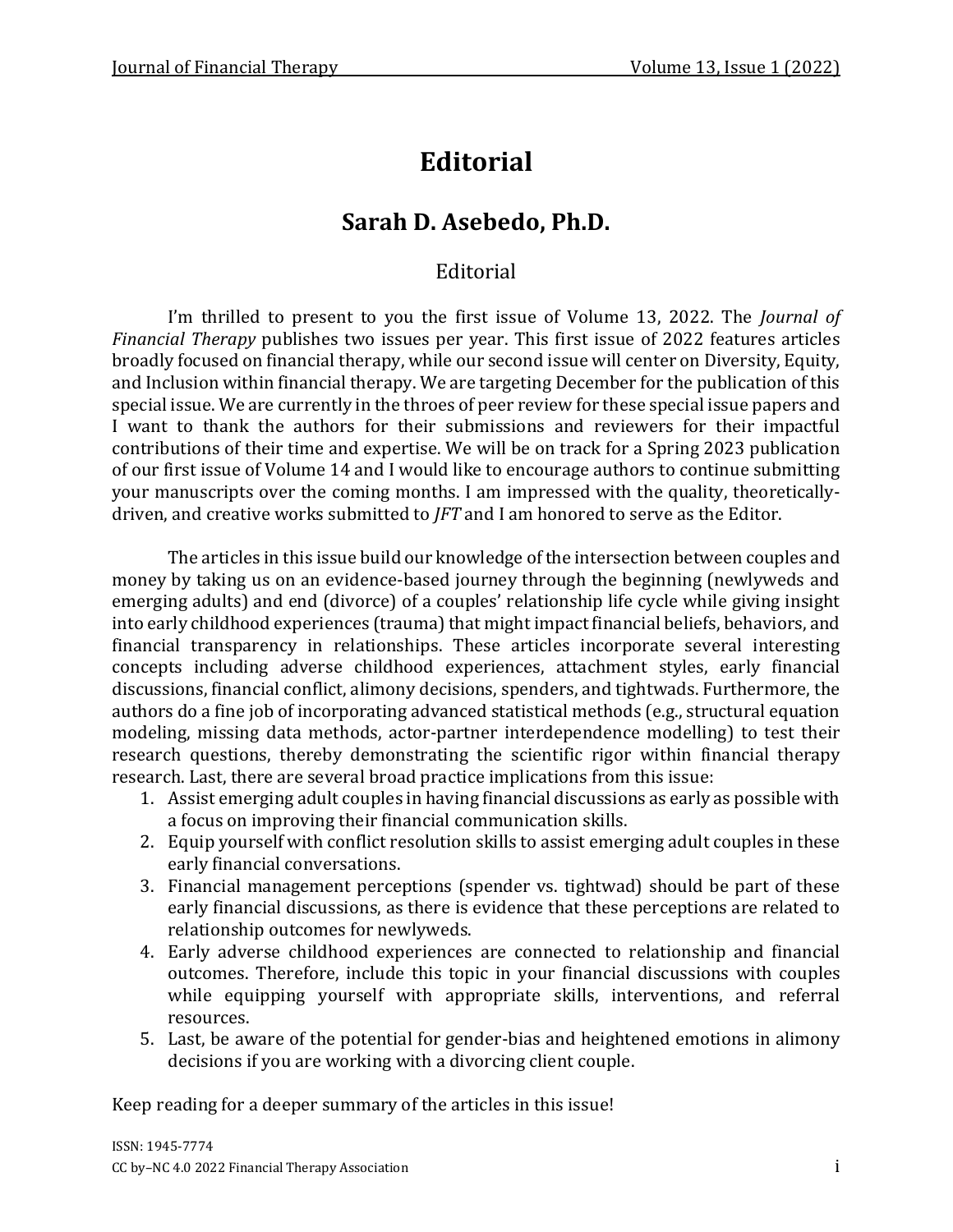### **In this Issue**

It turns out that the *sooner the better* is true for emerging adult couples to have their first financial discussion. In the first article, *The Sooner, the Better? Couples' First Financial Discussion, Relationship Quality, and Financial Conflict in Emerging Adulthood*, authors Matthew Saxey, Dr. Ashley LeBaron-Black, and Dr. Melissa Curran used structural equation modeling with a sample of 1,950 U.S. emerging adults from the *Measuring Family Financial Socialization Project* to identify associations between the time of a couple's first financial discussion, financial communication, relationship quality, and financial conflict. The authors found that couples' earlier first financial discussions were connected to better relationship quality through more financial communication. The results also offer evidence that more financial communication is directly associated with better relationship quality. Combined, these results support that early financial discussions (the authors note that there could be benefits even before exclusively dating) might facilitate financial communication that ultimately benefits relationship quality for emerging adults. However, it should be noted that the study uses cross-sectional data and does not generate evidence for a causal direction. For example, it is possible that a stronger relationship quality might cause better financial communication resulting in an earlier first financial discussion. Last, the authors were surprised by a counterintuitive finding: having an earlier first financial discussion is directly associated with more frequent financial conflict. However, increased financial communication seemed to lessen this effect as earlier financial discussions were associated with less financial conflict through more financial communication. Overall, the results support that the *sooner* couples discuss finances, *the better*; however, these discussions might lead to more financial conflict where increased financial communication is key to facilitating these conversations. Professionals might consider approaching the topic of couples' first financial discussions carefully.

In another study focused on finances during the early couple relationship stage, authors Heather Kelley, M.S., Alexa Chandler, M.S., Dr. Ashley LeBaron-Black, Dr. Xiaomin Li, Dr. Melissa Curran, Dr. Jeremy Yorgason, and Dr. Spencer James found that newlyweds perceiving their partner as a spender is detrimental for the individual respondent and their partner's marital satisfaction, marital commitment, and marital power. Tightwad perceptions also had a negative association with the individual and partner's marital commitment and marital power, but not marital satisfaction. The authors note that the study results point to the possible effectiveness of interventions targeting newlyweds' perceptions of financial management behaviors within the coupled relationship to strengthen relational well-being. *Spenders and Tightwads Among Newlyweds: Perceptions of Partner Financial Behaviors and Relational Well-Being* builds upon the work of Rick et al. (2011), Grable et al. (2021), and Britt et al. (2017) by examining financial management perceptions specifically within the context of newlywed couples using actor-partner interdependence structural equation models. The authors used data from 2,181 newlywed married couples from the Couple Relationships and Transition Experiences (CREATE) study.

Following the theme of earlier relational experiences impacting financial outcomes, authors Dr. D. Bruce Ross III, Emily Johnson, M.S., and Ed Coambs, MBA, M.A., M.S., LMFT, found evidence that adverse childhood experiences (particularly reported neglect, verbal,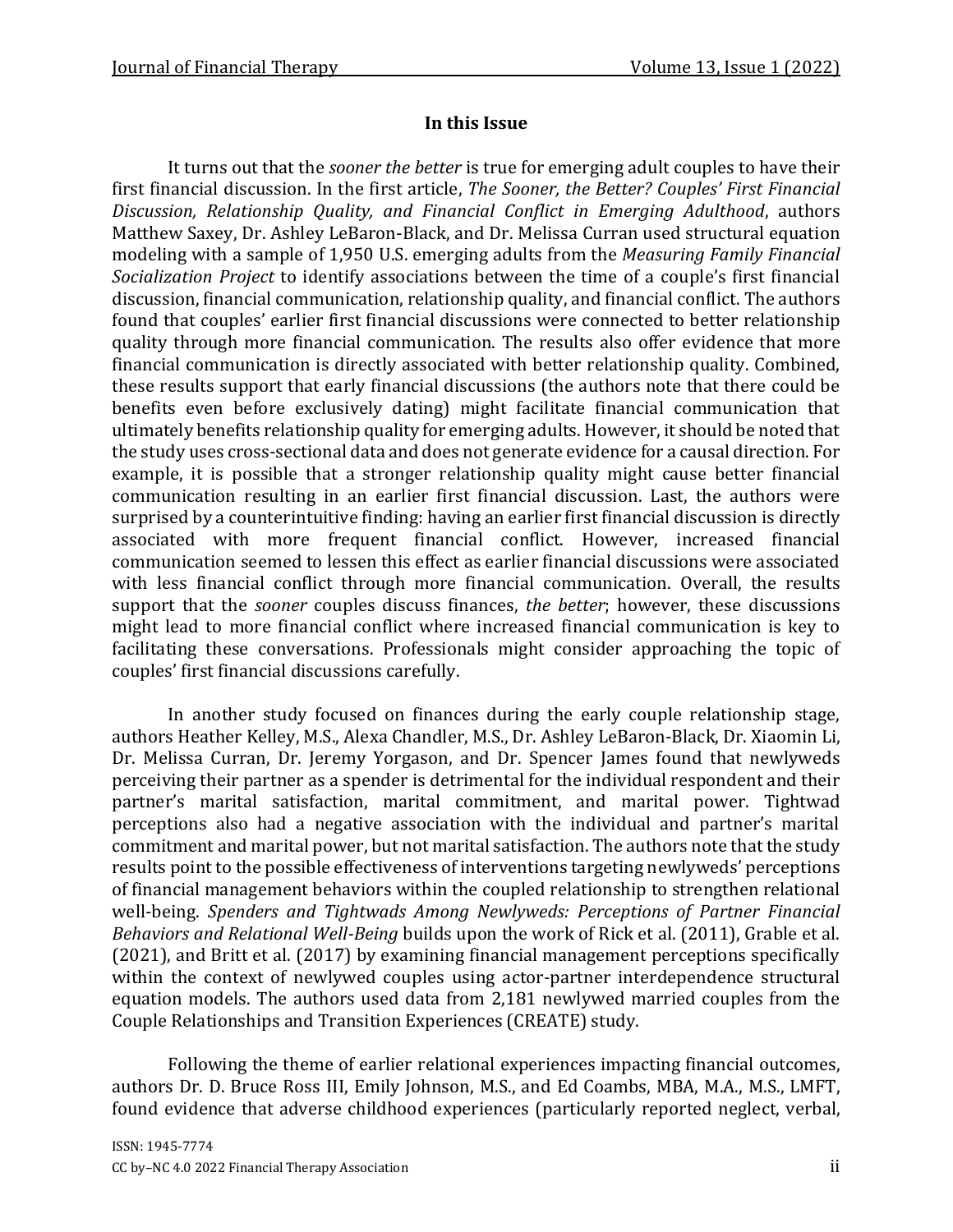and sexual abuse) are associated with insecure attachment styles. These insecure attachment styles are then, in turn, connected to an increase in maladaptive financial beliefs and behaviors, which are then associated with less financial transparency in relationships. *Trauma of the Past: The Impact of Adverse Childhood Experiences on Adult Attachment, Money Beliefs and Behaviors, and Financial Transparency* (the third article) underscores the notion that financial behaviors and beliefs are complex and deeply rooted in our past experiences. This paper provides an informative and educational review of attachment styles and adverse childhood experiences that will benefit those less familiar with these areas that are common in the mental health profession. Based on this study's results, the authors suggest that it is imperative for professionals to take a trauma-informed and trauma-focused perspective with their clients; they note that Narrative Financial Therapy might be effective to assist clients in using story building to process and understand their past money beliefs. The authors gathered primary data from 500 participants through Amazon's Mechanical Turk (MTurk) crowdsourcing platform and used structural equation modeling with direct and indirect effects to conduct this study.

Last, we fast forward through the relationship life cycle to a still-prevalent end divorce. In *Money and Betrayal: Perceptions of Alimony Fairness in Relation to Infidelity,* Drs. Jessica Wery and Michael Kothakota used primary data from a sample of 1,285 participants via a SurveyMonkey™ panel of U.S. adults to identify factors associated with perceived fairness in alimony awards in the presence of infidelity. The authors asked participants to make a fair alimony award to a friend after reading a short vignette about that friend's marriage. There were four sets of two vignettes that varied the friend's gender and financial status within the marriage (e.g., whether the friend was the main income earner). The study's evidence suggests that participants punished the higher wage earner (both men and women) who had an affair with the responsibility of paying a higher alimony amount for a longer time period to their spouse. Furthermore, the study generated evidence that men were punished more than women in the level and tenure of the alimony they would be responsible for. The authors note that alimony is an emotional issue and is often quite contentious during a divorce negotiation. The results of this study shed light on the potential gender bias that might exist in these negotiations. Understanding this bias and public opinion potential might aid the parties in establishing a fair and objective problem-solving approach to the divorce settlement process.

To close the issue, we have one book review. Ashlyn Rollins-Koons, M.S. and Cheryl Rauh, M.S. reviewed Mark Brackett's, *Permission to Feel: The Power of Emotional Intelligence to Achieve Well-Being and Success*, which holds helpful information on emotional processing and how to channel emotions in personal and professional applications. The Researcher Profile features Dr. Miranda Reiter, CFP®, and the Practitioner Profile introduces Deb Finnegan Biever, CFP®. Check out how these professionals contribute to the ever-growing field and practice of financial therapy.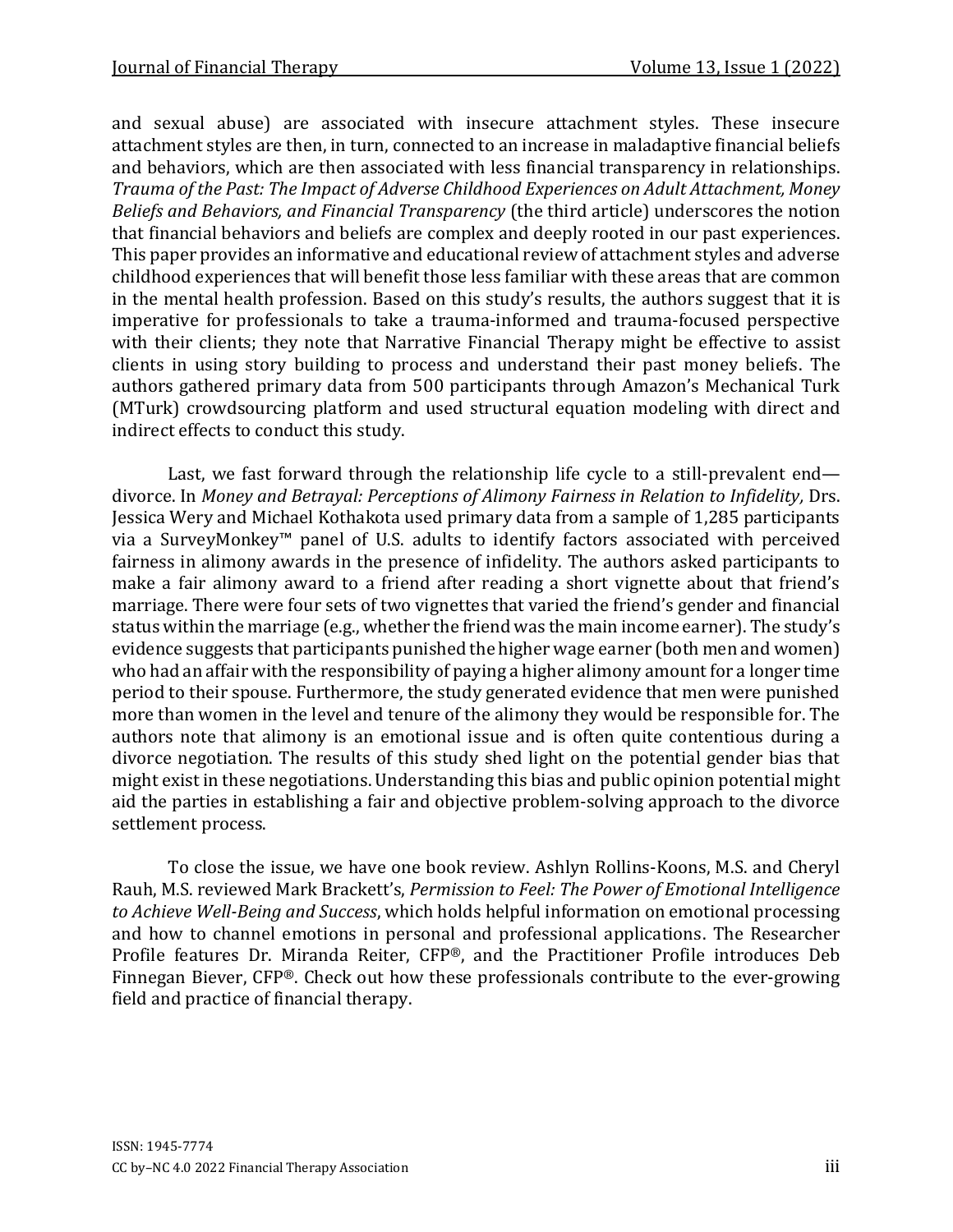### **Closing**

I want to extend a heartfelt thank you to those who have served as a reviewer. Reviewers perform a critical function in shaping published research and I appreciate their time, energy, and commitment to helping *JFT* publish quality and timely work.

### **Editorial Team**

Sarah Asebedo, Ph.D., Texas Tech University Editor sarah.asebedo@ttu.edu

Megan McCoy, Ph.D., Kansas State University Profile and Book Review Associate Editor meganmccoy@k-state.edu

Kaplan Sanders, Ph.D., Utah Tech University Copy Editor kaplan.sanders@utahtech.edu



Certified Financial Therapists - I™ are equipped to help clients reach their financial goals by thoughtfully addressing financial challenges, while at the same time, attending to the emotional, psychological, behavioral, and relational hurdles that are intertwined.

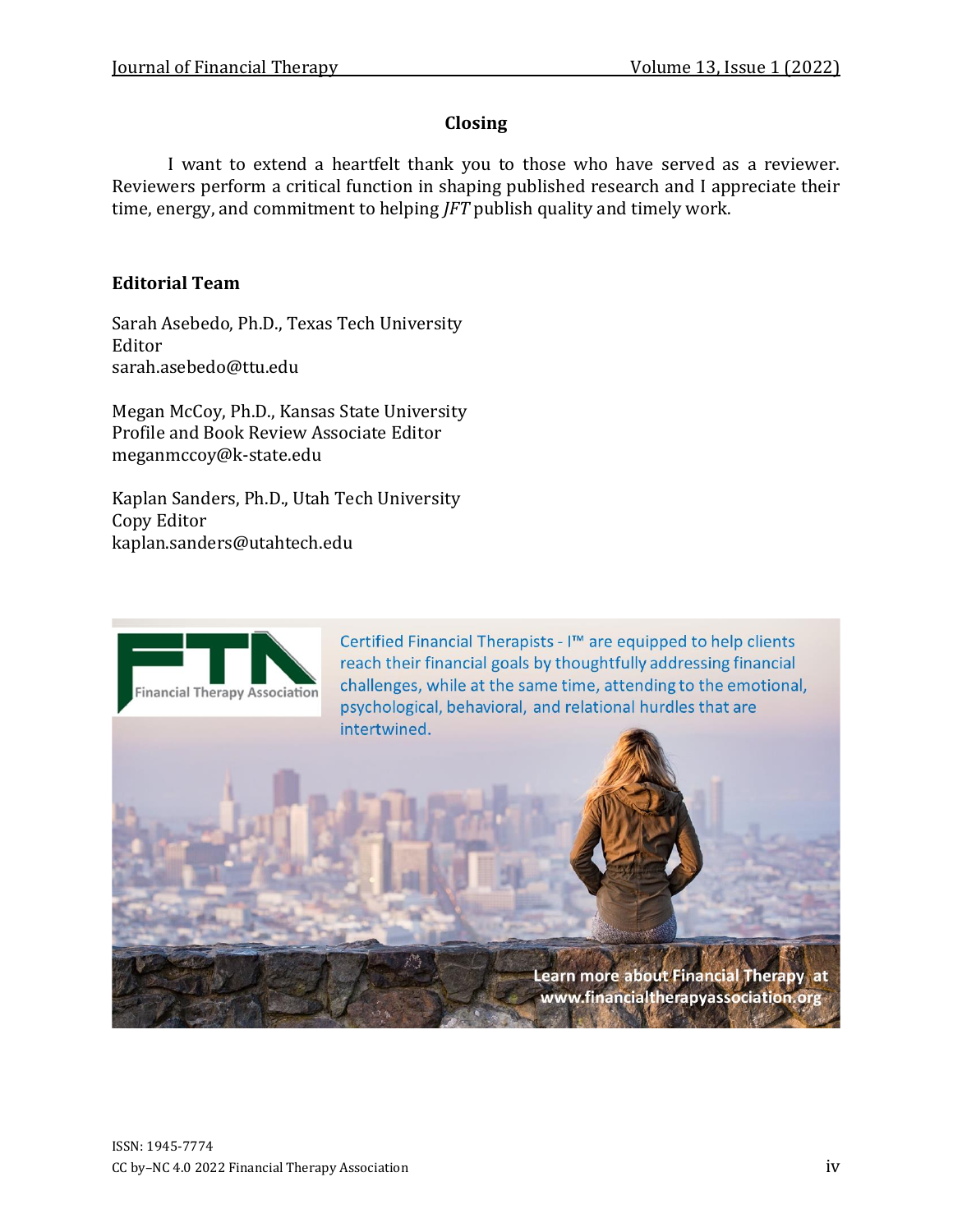# **Meet the Authors**

**Alexa B. Chandler, M.A.,** is a doctoral student in Clinical Psychology at the University of Arizona. Her research is focused on investigating the antecedents and consequences of maladaptive behaviors in romantic and family relationships. For example, her master's thesis examined attachment, maladaptive cognitions, and self-esteem as predictors of psychological aggression among couples in the early years of marriage. She is also interested in research on interventions to ameliorate intimate partner and family violence and she has recently developed an interest in family finance.

**Ed Coambs, MBA, MA, MS, CFP®, CFT-I™,** is an internationally recognized thought leader and award-winning author in financial therapy. He leads couples through therapy from financial despair and frustration into financial intimacy and connection using the latest in love and brain science. His ideas appear in the Wall Street Journal, the Associated Press, Time, and CNBC. He earned master's degrees in business, counseling, and financial planning. He is a licensed marriage and family therapist, CERTIFIED FINANCIAL PLANNER™, and Certified Financial Therapist™. Ed is the founder of HealthyLoveandMoney.com, an organization on a mission to help couples transform their relationship through learning, healing, and growing. He offers social content, books, courses, blogs, and podcasts through this website, all aimed at helping couples and the professionals that serve them understand where their relationship and money challenges come from and how to create financial intimacy in their lives.

**Melissa A. Curran, Ph.D.,** is a Professor in Family Studies and Human Development at the University of Arizona. She received her Ph.D. in Human Development and Family Sciences from the University of Texas at Austin. In her scholarly work, she examines how finances are connected to individuals, couples, and families as well as how constructs such as relational sacrifices are associated with relationship quality for romantic dyads. She is the Editor-in-Chief of the Journal of Social and Personal Relationships.

**Spencer L. James, Ph.D.,** is an associate professor of Family Life and an Africana Studies affiliate at Brigham Young University. He directs the Global Families Research Initiative, which focuses on global family relationships and how those relationships influence the wellbeing of children, adolescents, and adults. Within this broader stream of research, he focuses on two lines: the first on the consequences of family relationships for child wellbeing, and the second addressing how and why people form, maintain, and dissolve romantic relationships. Currently, he is working on several projects that examine how family dynamics and child well-being are linked in sub-Saharan Africa.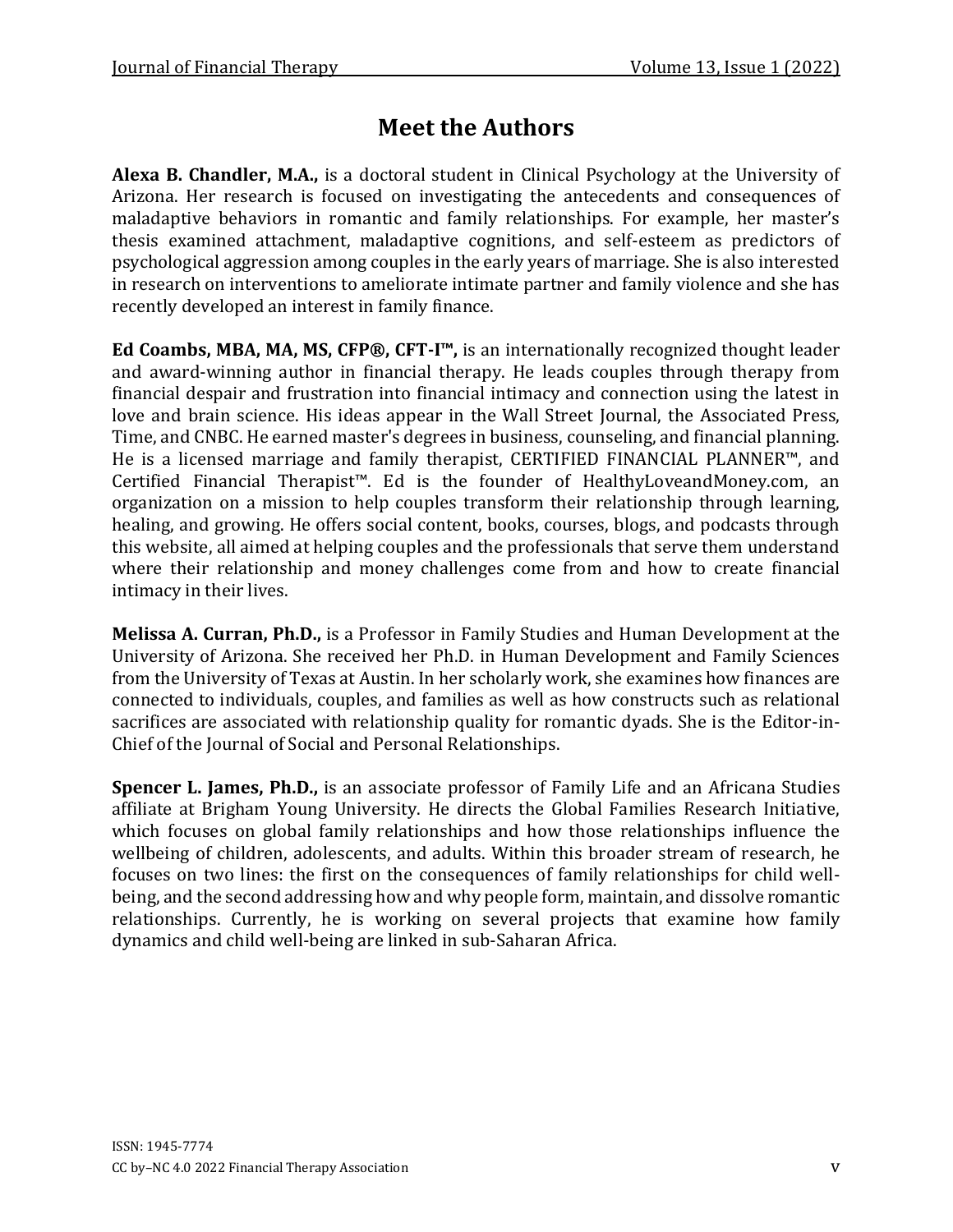**Emily Johnson, MS, MFTA,** is a current Ph.D. student and Marriage and Family Therapy Associate in Lexington, KY. Emily attended Auburn University where she received a B.S. in Human Development & Family Studies. Following her graduation from Auburn, she completed a Master's in Family Science with an emphasis in Marriage and Family Therapy at the University of Kentucky. She is currently working on a Ph.D. in Family Sciences with an emphasis in Family Finance and Economics at the University of Kentucky. Emily's research interests include financial stress and family relationships.

**Heather H. Kelley, M.S.,** is a doctoral student in Human Development and Family Studies at Utah State University (USU). She is a recipient of USU's Presidential Doctoral Research Fellowship. She obtained her master's degree in Marriage, Family, and Human Development from Brigham Young University. Her research interests include both the impact of religion on family relationships, as well as the impact of finances on families. In particular, she is interested in the impact of financial stress on couple relationships.

**Michael Kothakota, Ph.D., CFP(R),** is a practicing financial planner at WolfBridge Wealth and is an instructor at Columbia University, Kansas State University and the University of Georgia.

**Ashley LeBaron-Black, Ph.D.,** is an Assistant Professor of Family Life at Brigham Young University in Provo, Utah. She received her Ph.D. in Family Studies and Human Development from the University of Arizona. Her research focus is family finance, including couple finance and financial socialization. Ashley has published 40 peer-reviewed articles and is an Associate Editor for the Journal of Family and Economic Issues. She is Chair of the Family Financial Wellbeing focus group for the National Council on Family Relations (NCFR).

**Xiaomin Li, Ph.D.,** is an Assistant Professor at the Department of Applied Social Sciences, The Hong Kong Polytechnic University, Hung Hom, Hong Kong, China. She obtained her Ph.D. in Family Studies and Human Development from the University of Arizona in 2021. She is interested in examining the influences of stressors on couple and family relationships, adjustment, and adaption during personal development and family transition. She also studied reciprocal processes between finance and personal or relational well-being as well as the culture-, gender-, and SES- disparities in these processes.

**Cheryl Rauh, M.S.,** is the Program Manager of TRIO McNair Scholars Program and a personal financial planning doctoral student at Kansas State University. Cheryl received her master's in English, composition and rhetoric from Kansas State University, and a bachelor's in English from the University of Northern Colorado. Her research interests are in financial literacy and education, college student financial wellness, and financial communication.

**Ashlyn Rollins-Koons, M.S.,** is a financial advisor with NorCal Financial group in Chico, California, and a current Ph.D. student at Kansas State University. She received her master's in communication from Stanford University and her bachelor's in political science from Corban University. Her research interests include behavioral finance, financial socialization, and financial wellbeing.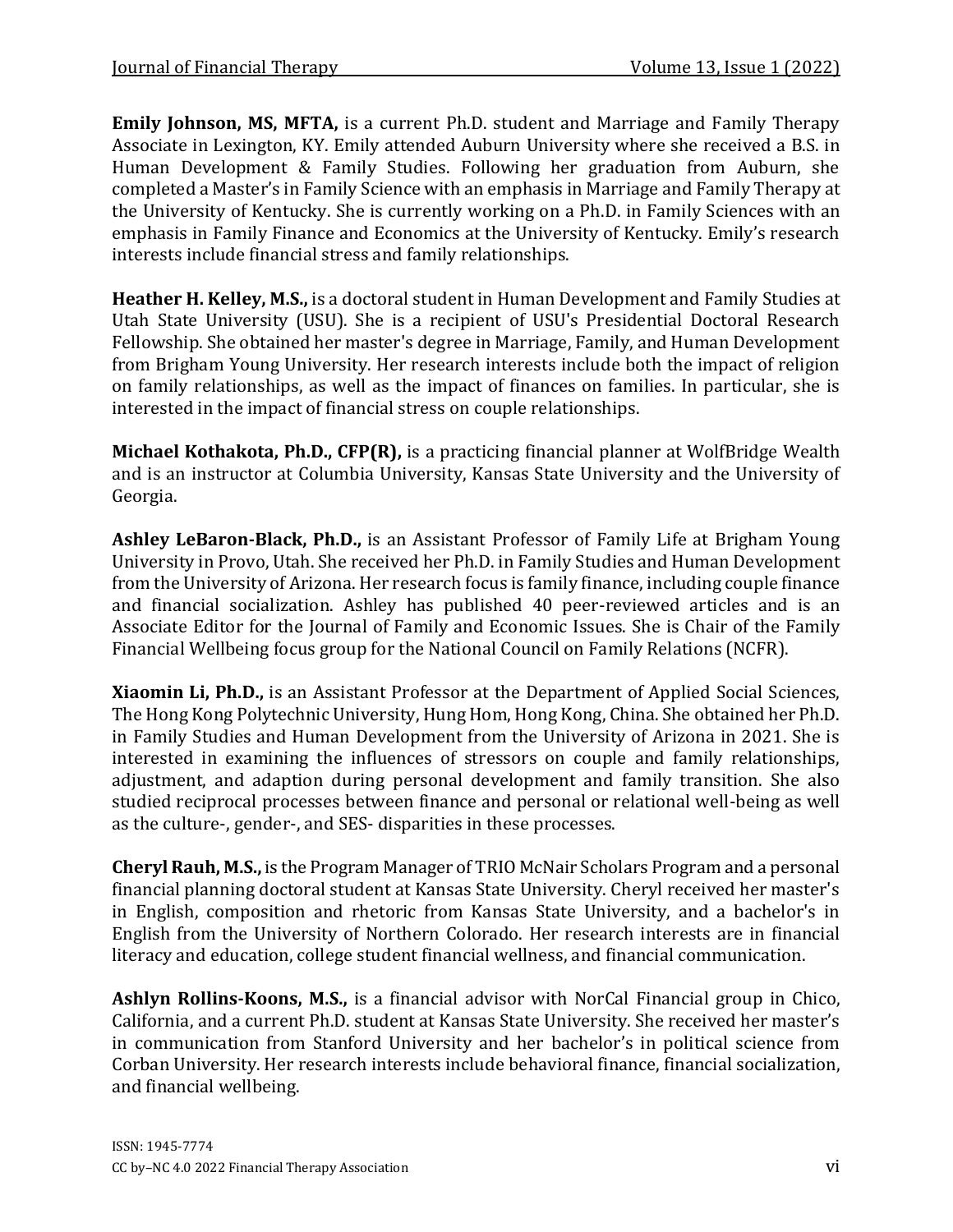**Bruce Ross, Ph.D., AFC®, CFT-I™,** serves as an Assistant Professor in the Family Sciences Department at the University of Kentucky and as the Program Director for the Consumer Economics and Family Financial Counseling undergraduate program. He teaches undergraduate courses in personal finance and financial counseling, as well as graduatelevel courses in family sciences. Dr. Ross also served as the 2020 President of the Financial Therapy Association and currently serves on the FTA Executive Board. Dr. Ross' professional and research interests primarily focus on personal and family financial well-being. He uses the systemic practice of financial therapy to better serve families from a holistic perspective.

**Matthew T. Saxey** is a Master's student in Marriage, Family, and Human Development at Brigham Young University. In general, he is interested in what contributes to healthy committed romantic relationships. Specifically, he researches how couples navigate their finances and how these behaviors impact committed romantic relationship outcomes. He currently serves as the Emerging Scholar Co-Chair in the Finances Topic Network for the Society for the Study of Emerging Adulthood. When he's not doing homework or working, Matthew enjoys spending time with his lovely wife, Brianna.

**Jessica Wery, Ph.D.,** is President of WolfBridge Wealth, and formerly a professor at Elon University.

**Jeremy B. Yorgason, Ph.D.,** is a Professor and Associate Director in the School of Family Life at Brigham Young University. His research focuses on ways that couples manage illness (e.g., diabetes) and health behaviors (e.g., exercise), on couple and family relationships in later life, and on dyadic and longitudinal statistical analyses. He is the Principal Investigator of the CREATE study, a longitudinal study of a nationally representative sample of over 2,000 young married couples in the US.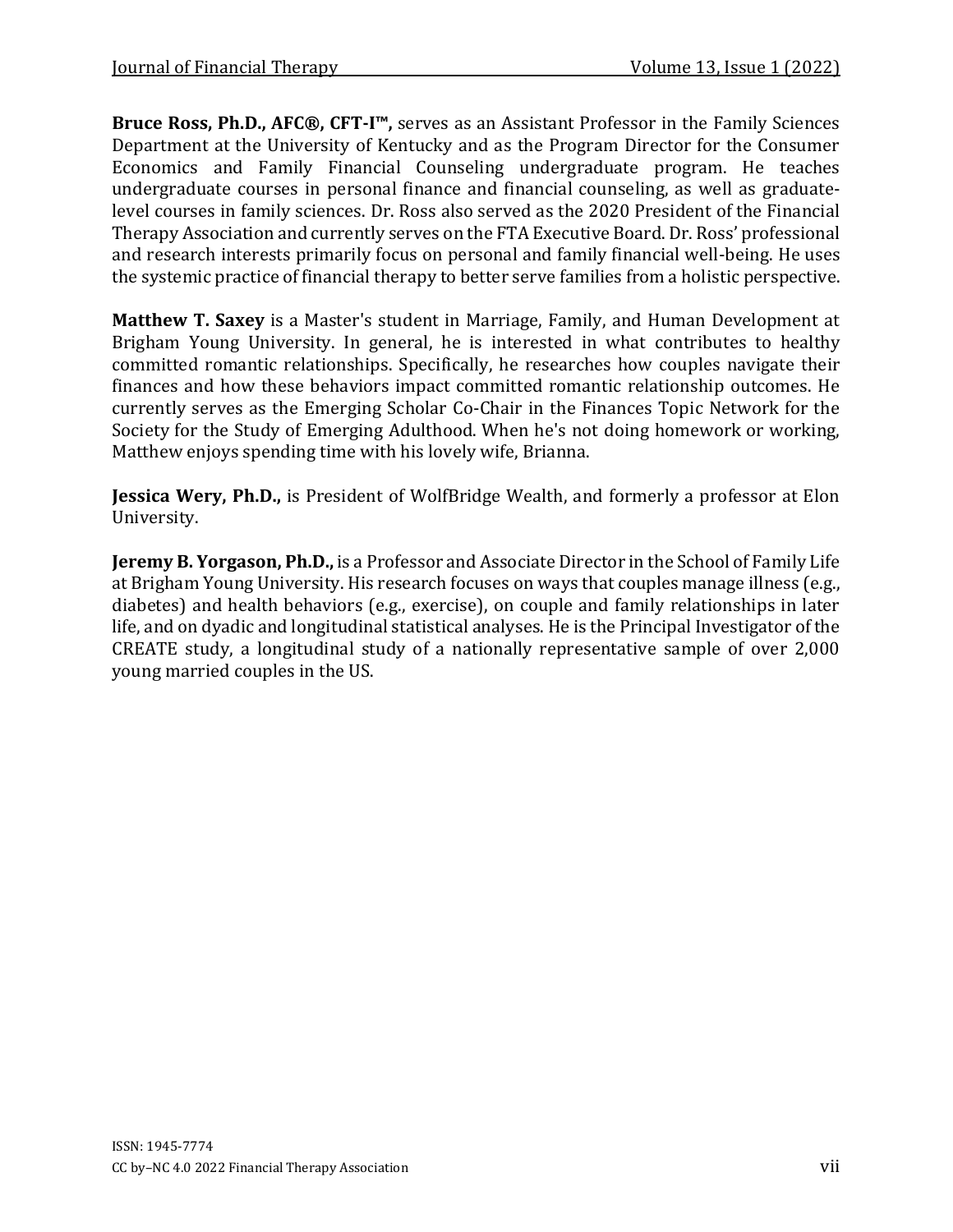### Journal of Financial Therapy Volume 13, Issue 1 (2022)

#### **Editor:**

Sarah Asebedo, Texas Tech University

#### **Copy Editor:**

Kaplan Sanders, Utah Tech University

### **Associate Editor of Profile and Book Reviews:**

Megan McCoy, Kansas State University

#### **Editorial Board:**

| Laura Bonella, Ph.D.                                                                  | Eric J. Dammann, Ph.D.                                              | Saundra Davis, MSFP                           |
|---------------------------------------------------------------------------------------|---------------------------------------------------------------------|-----------------------------------------------|
| Kansas State University                                                               | Psychoanalyst & Consultant                                          | <b>Sage Financial Solutions</b>               |
| James M. Dodson, Psy.D.                                                               | Jerry Gale, Ph.D., LMFT                                             | Martie Gillen                                 |
| Clarksville Behavioral Health                                                         | University of Georgia                                               | University of Florida                         |
| Joseph Goetz, Ph.D. AFC®, CRC <sup>®</sup>                                            | John Grable, Ph.D., CFP®                                            | Clinton Gudmunson, Ph.D.                      |
| University of Georgia                                                                 | University of Georgia                                               | Iowa State University                         |
| Sandra Huston, Ph.D.                                                                  | Soo-Hyun Joo, Ph.D.                                                 | Richard S. Kahler, M.S., CFP®                 |
| Texas Tech University                                                                 | Ewha Womans University, Korea                                       | Kahler Financial Group                        |
| Brad Klontz, Psy.D., CFP®<br>Creighton University & Financial<br>Psychology Institute | Joe W. Lowrance, Jr., Psy.D.<br>Lowrance Psychology                 | Wm. Marty Martin, Psy.D.<br>DePaul University |
| D. Bruce Ross, Ph.D.                                                                  | Martin Seay, Ph.D. CFP®                                             | Thomas Smith, Ph.D., LCSW                     |
| University of Kentucky                                                                | Kansas State University                                             | Florida State University                      |
| Robert Van Beek<br>About Life & Finance, The<br><b>Netherlands</b>                    | Neal Van Zutphen, M.S., CFP®, FBS<br>Intrinsic Wealth Counsel, Inc. | Wookjae Heo, Ph.D.<br>Purdue University       |

| <b>Mailing Address:</b> | Sarah Asebedo                 |  |
|-------------------------|-------------------------------|--|
|                         | School of Financial Planning  |  |
|                         | 1301 Akron Avenue             |  |
|                         | Box 41210                     |  |
|                         | <b>Texas Tech University</b>  |  |
|                         | Lubbock, TX 79423             |  |
|                         | Phone: (806) 834-5217         |  |
|                         | E-mail: sarah.asebedo@ttu.edu |  |

**CC by-NC 4.0 2021** Financial Therapy Association.

**Postmaster:** Send address changes to Sarah Asebedo at the mailing address listed above.

Website: www.jftonline.org

**Permissions:** Requests for permissions to make copies or to obtain copyright permissions should be directed to the Editor.